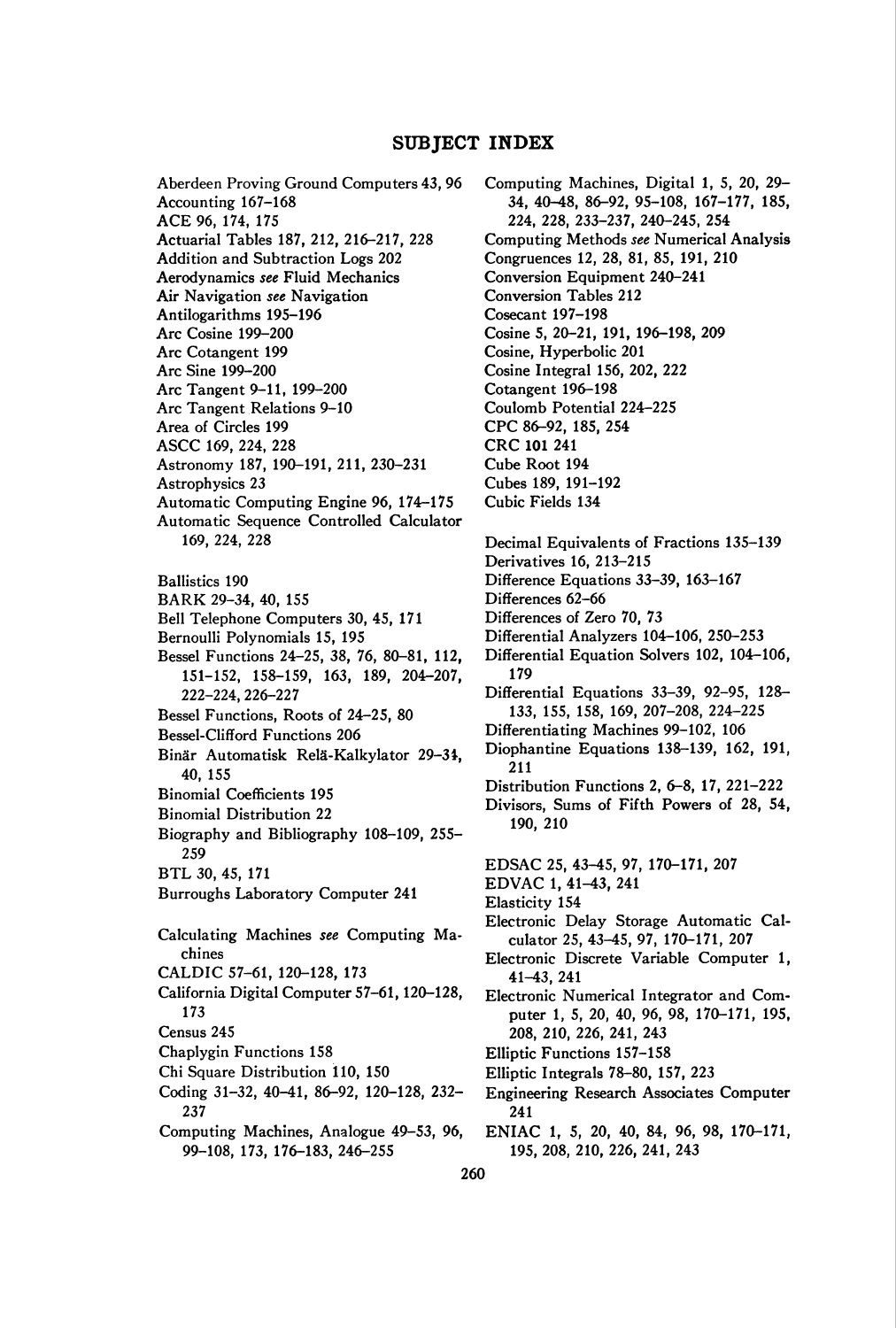Epstein Zeta Function 77-78 Equation Solvers 49, 102, 104-106, 246-248 Equations, Transcendental see Transcendental Equations ERA 1101 241 Errata 25, 27, 74, 81-83, 139, 143, 146-147, 151-153, 160-161, 228-231 Error Functions see Probability Integral Error Functions of a Complex Variable 67-70 Euclid's Algorithm 133 Exponential Function 7, 27, 70,190-191, 200 Exponential Integral 55, 156, 162-167, 184, 202 Exponential Integral, Complex Argument 202-203 Factor Tables 231 Factorial Designs 17-19 Factorials 82, 162, 195 Factorizations 28, 72, 82, 133-134, 160, 162 Fairchild Linear Equation Solver 45 Farey Series 135-139 Fermat's Converse 12, 85 Fermat's Quotient 84-85, 210 Fermi-Dirac Functions 160 Ferranti Computer 96 Fibonacci Numbers 72 Fields, Cubic see Cubic Fields Fields, Quadratic see Quadratic Fields Figurate Numbers 15 Finite Differences 15 Fluid Mechanics 11-12, 77, 187, 189, 210, 227 Fourier Coefficients 141, 190 Fourier Series 15 Fresnel Integral 156 Functions (special) see Bessel, Bessel-Clifford, Chaplygin, Distribution, Elliptic, Epstein Zeta, Error, Exponential, Fermi-Dirac, Gamma, Hankel, Hyperbolic, Hypergeometric, Jacobi Elliptic, Laguerre, Legendre, Liouville, Lommel, Mathieu, Probability, Ramanujan, Riemann Zeta, Struve, Trigonometric, Weierstrass Elliptic Gamma Function 203 Gamma Function, Complex Argument 25-26 Gamma Function, Incomplete 156, 221 Gamma Function, Log of 203 Gamma Function, Reciprocal of 160-161 Gear Ratios 138

General Electric Computers 95 Geodetic Tables 26-27, 187, 198, 212 Graphs 49 Hankel Functions 38 Harmonic Analysis 19-21, 149, 208-209 Harmonic Synthesis 19-21 Harvard Mark I 169, 224, 228 Harvard Mark II 97, 172 Harvard Mark III 46, 97 Harvard Mark IV 97 Haversines 258-259 Hermite Polynomials 82-83, 203-204 High Speed Sampling Machine 1 Hydraulics 33, 79 Hyperbolic Functions 27, 189, 201-202 Hyperbolic Functions, Inverse 17, 201-202 Hypergeometric Functions, 153 Hypergeometric Functions, Confluent 76 Institut Blaise Pascal Machine 97 Institute for Advanced Study Computer 1, 43, 96, 241 Integral Equations 23 Integrals, Definite 159, 222-223, 225, 232 Integrals (special) see Cosine, Elliptic, Exponential, Fresnel, Probability, Sine Integraphs 106-107, 180 Integrators 106-108 International Business Machines 86-92, 95-96, 98, 115-120, 197, 201, 254 Interpolation 16, 140-141, 213-215, 218-219 Interpolation Coefficients 24, 140-141, 208 Isograph 104 Iteration 183 Jacobi Elliptic Function 155, 157-158 Kalin-Burkhart Logical-Truth Calculator 120 Kepler's Equation 189, 211

Lagrangean Coefficients 208 Laguerre Functions 232 Latin Rectangles 13 Latin Squares 17-19 Legendre Functions 152-153 Linear Equation Solvers 45, 178 Linear Programming 244-245 Linkages 49 Liouville Function 71-72 Logarithms, Common 195-196 Logarithms, Natural 6, 83-84, 189, 201 Logarithms of Complex Numbers 202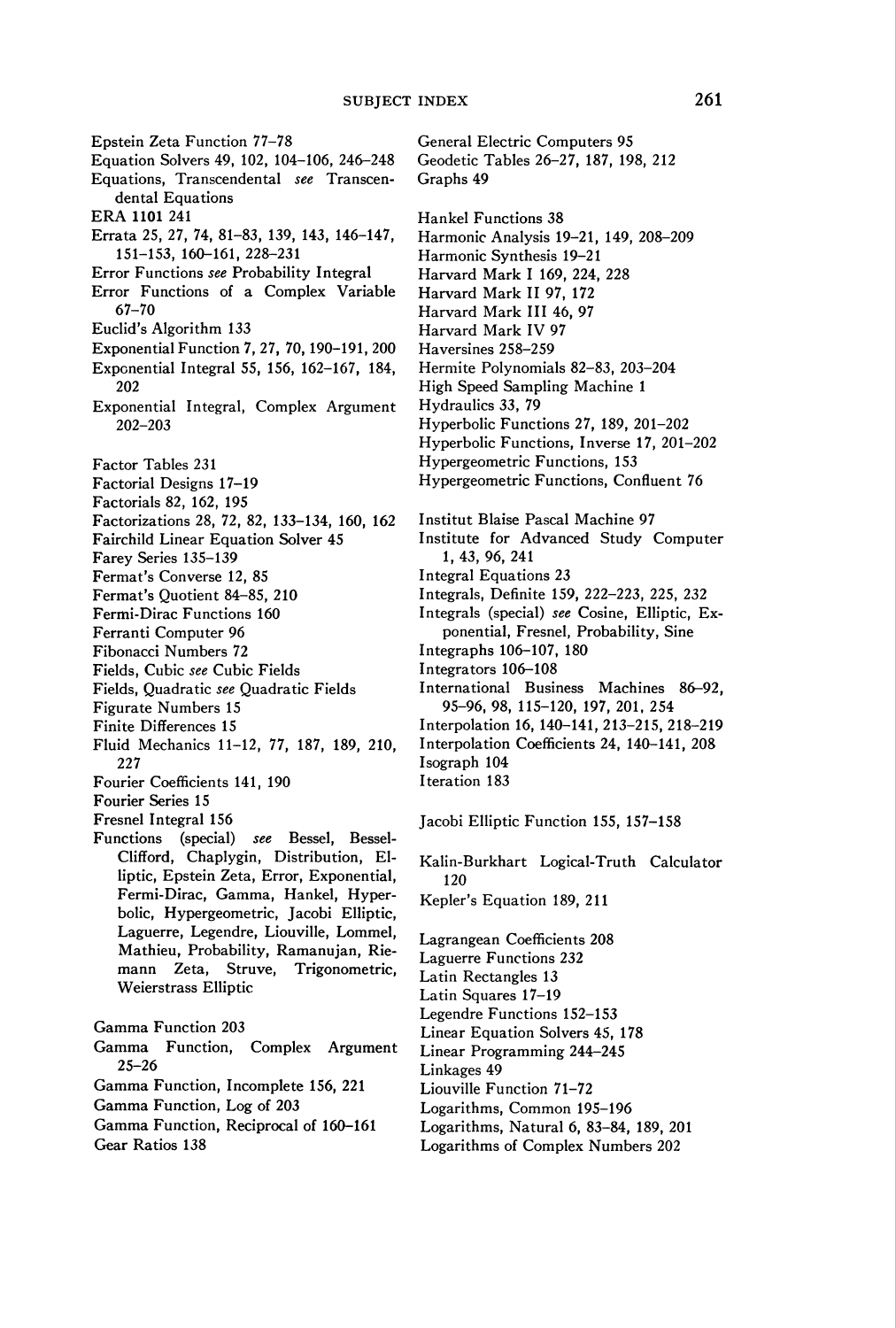# 262 SUBJECT INDEX

Logarithms of Trigonometric Functions 191 Logic Computers 120-128, 242-243 Lommel Function 154 MADDIDA 43, 172, 241 Magnetic Drum 95 Magnetic Drum Digital Differential Analyser (MADDIDA) 43, 172, 241 Manchester University Digital Computer 96 Mathieu Functions 190, 207 Matrices 13-14, 34, 55, 115-120, 180, 237- 239, 255 Mechanisms 48-49, 99-102, 106-107 Memory Devices 39, 43-44, 46 Monte Carlo Method 55, 109, 115-120 Moore School Automatic Computer 96, 241 MSAC 96, 241 Multiplying Sticks 253-254 NAREC 96, 242 National Bureau of Standards Eastern Automatic Computer 1, 40, 43-45, 81, 96-97, 99, 172, 232-237, 241 National Bureau of Standards Western Automatic Computer 1, 43, 46, 82, 96-97, 173, 241 Naval Proving Ground Calculator 96 Naval Research Laboratory Electronic Digital Computer 96, 242 Navigation 211-212 Nomograms 51-53, 102 Number Theory 12, 28, 70-72, 84-85, 133- 139, 162, 187, 190-191, 210-211, 215- 216, 231-232 Numerical Integration 61-67, 216-219, 222 Numerical Analysis 34-39, 92-95, 163-169, 237-240 OMIBAC 95 ORDVAC 241 Orthogonal Polynomials 81, 142-143, 190, 208 Permutations 13, 15, 17-19, 71 Physical Tables 190 Poisson Distribution 3, 146 Polynomials see Bernoulli, Hermite, Orthogonal Powers 191-192 Powers, Fractional 191, 194 Powers of Complex Numbers 191, 194-195 Powers of 2 192, 210 Prime Pairs 215-216

Primes, Large 55

Primes, Lists of 28, 210 Primes, Powers of 210 Probability Functions 203, 221 Probability Integral 203-204, 221, 228-230 Probability Integral, Complex Argument 204 Punch Card Methods 59-60, 115-120 Punch Card Tables 185-212 Pythagorean Triangles 28, 232 Quadratic Fields 133, 139 Quadratic Partitions 85, 162 Quality Control 149-150 Radiation 226 Radioactivity 3 Ramanujan's Function 53, 190, 210 Random Digits 2-4, 109-110, 115, 209 Random Numbers 3-8, 118, 187, 209-210 Rational Triangles 12 Raytheon Computer 43, 172, 241 REAC 175-176, 250-253 Reciprocals 189, 191-193 Recurring Series 19, 72 Reeves Electronic Analogue Computer 175-176, 250-253 Registers 41 Relaxation Methods 255-258 Relay Computers 30, 45, 96, 169, 171, 197, 201, 224, 228, 241 Riemann Zeta Function 207 Runge-Kutta Method 128-133 Sampling 1-8 SEAC 1, 40, 43-45, 81, 96-97, 99, 172, 232-237, 241 Selective Sequence Electronic Computer 1, 5, 40 Secant 197-198, 211 Series 11-12, 219-221, 225 SIMON 95 Sine 20-21, 191, 196-198, 209 Sine, Hyperbolic 201-202 Sine Integral 156, 202 Slide Rule 102 Spherical Triangles 200, 211 Spheroidal Wave Functions 76, 79 Square Root 111-112, 180-182, 189, 191, 193-194 Squares 189, 191 SSEC 1, 5, 40 Statistics 17-22, 72-75, 85-86, 141-150, 190, 203-204, 221-222 Struve Function 22-25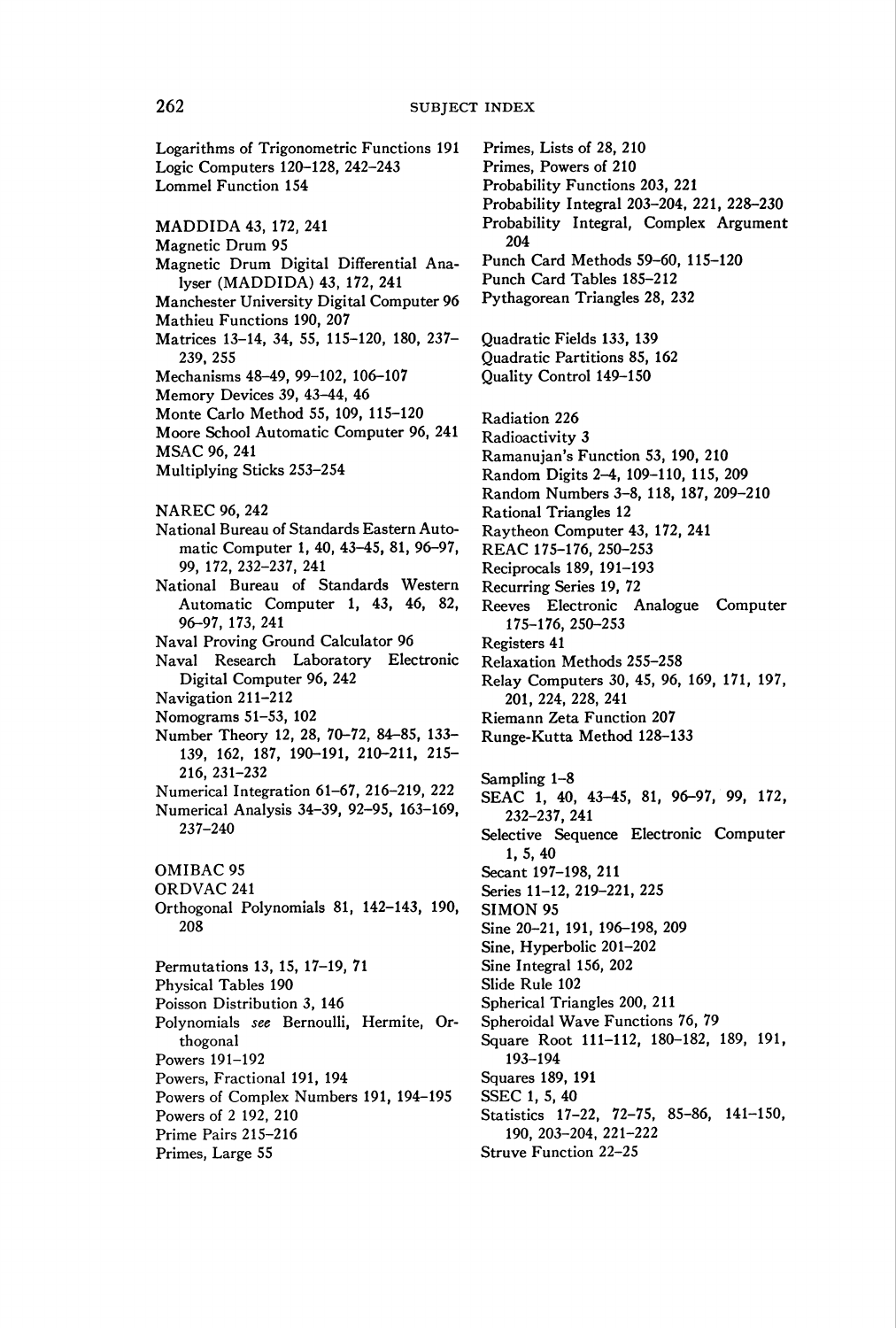Student's *t* 75, 85-86 Sum of Fifth Powers of Divisors 28, 54, 190, 210 Sum of Two Squares 12 SWAC 1, 43, 46, 82, 96-97, 173, 241

Tangent 9, 20, 196-198, 211 Tangent, Inverse see Arc Tangent Transcendental Equations 140, 231 TRE Computer 96 Trigonometric Coefficients 207

Trigonometric Functions 9-11, 70, 189-191, 196-199

UNIVAC 1, 172, 176–177, 241, 245 Universal Automatic Computer 1, 172, 176-177, 241, 245

Weierstrass Elliptic Functions 28, 157 Whirlwind 43, 96, 241 Wilson's Quotient 81

Zuse's Machine 45-46, 241

### **NAME INDEX**

Abbott, W. R. 128 Abramowitz, M. 22, 25, 186 Aiken, H. H. 43, 97, 171, 186, 243 Airey, J. R. 67, 69, 164, 167, 223 Akademiia Nauk, SSSR 151, 160 Akushskii, I. Ia. 25, 27 Alden, J. M. 170 Aldis, W. S. 151 Alexander, S. N. 96, 98, 245 Alt, F. L. 171, 243, 245 Anderson, R. L. 81, 141, 143, 190 Anderson, T. W. 141 Andoyer, H. 189 Andrew, M. M. 39, 95, 170, 171 Andrews, E. G. 171 Andrews, H. L. 102 Anema, A. S. 28, 232 Anscombe, F. J. 17 Apostol, T. M. 78 Archibald, R. C. 24, 25, 81, 109, 112, 138, 140, 152, 222, 224, 259 Armer, P. 47, 186 Arnold, K. J. 143 Aroian, L. A., 146, 148 Ashby, W. R. 97 Astrand, J. J. 189 Atkinson, C. P. 100, 102 Avery, H. T. 248 BAASMTC, 25, 74, 75, 151, 152, 166 Babbage, C. 169 Babington-Smith, B. 109, 110 Banachiewicz, T. 13, 112 Baños, A. Jr. 173 Barankin, E. W. 244 Barker, R. H. 240 Barlow, P. 109, 189 Barnett, M. P. 222

Bartberger, C. L. 222 Bartlett, M. S. 145, 146 Bauer, L. 175, 250 Baum, R. V. 174 Bauschinger, J. 191 Bayly, J. G. 102 Beard, R. E. 70, 216 Beck, C. 176, 250, 253 Becker, G. F. 27 Becker, H. W. 13 Beckerley, J. G. 26 Bedford, F. G. D. 259 Beeger, N.G.W.H. 12, 81, 84, 85, 160 Beggs, J. S. 248 Beiser, A. 102 Bell, W. D. 186, 188, 196, 254 Belzer, J. 45, 186 Bennett, R. R. 175, 176, 250, 251, 253 Benoit, 112 Benson, B. S. 249 Berck, W. F. 248 Bereis, R. 48 Berggren, G. 48 Bergman, S. 45 Bergström, H. 134 Berkeley, E. C. 95, 128, 167, 172 Bickerstaff, T. E. 147 Bickley, W. G. 16 Bickmore, C. E. 12 Bieberbach, L. 128, 132, 133 Bigelow, J. H. 99 Birge, R. T. 143 Birnbaum, Z. W. 49, 150 Bisplinghoff, R. L. 249 Black, A. N. 72 Blackett, D. W. 244 Blanch, G. 15, 66, 76, 212 Blum, J. 168

### 263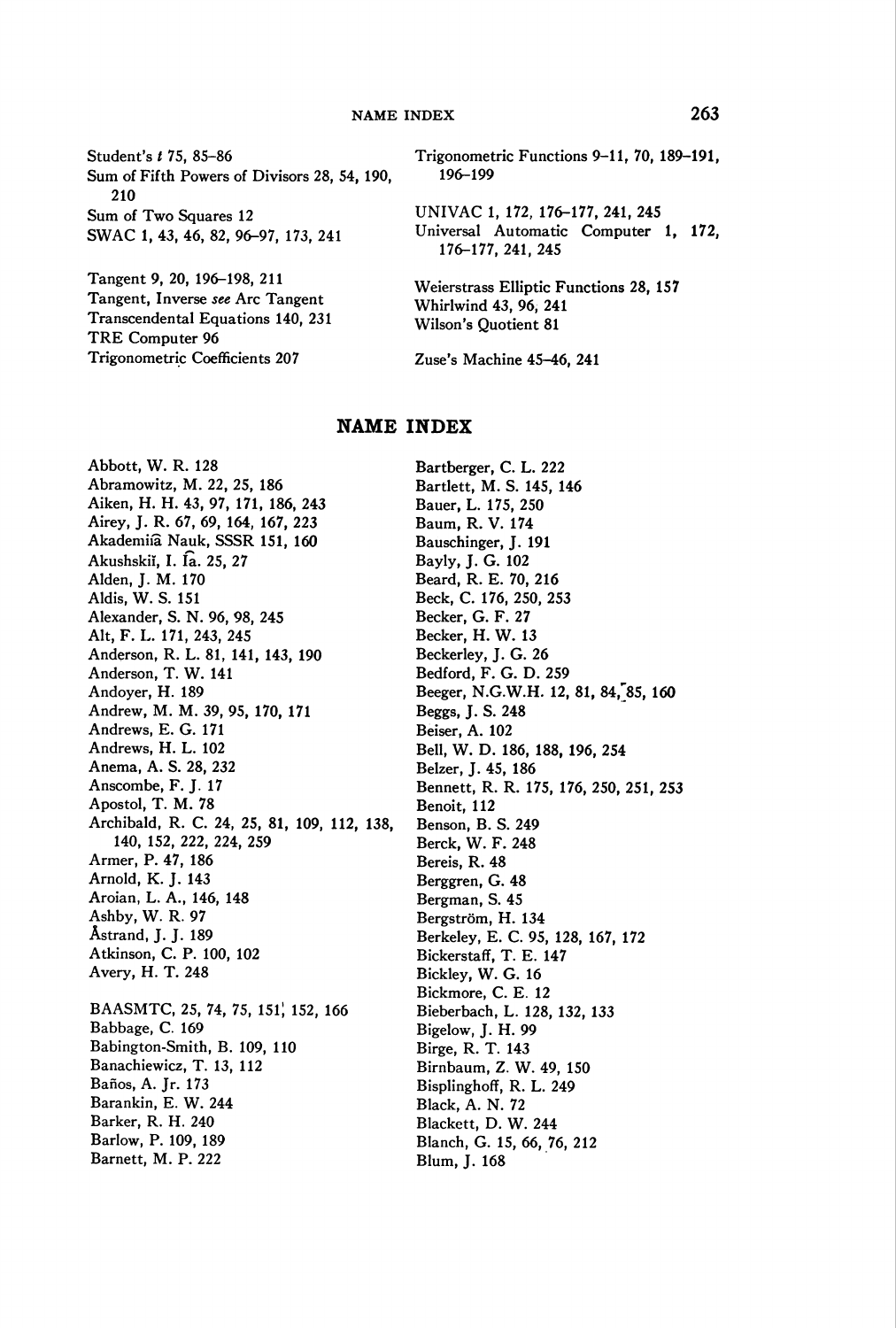Bodewig, E. 14 Boelter, L. M. K. 173 Boermeester, J. M. 186 Bogert, B. P. 177 Bonner, D. T. 175 Booth, A. D. 97 Boothroyd, A. R. 49 Bouwkamp, C. J. 76 Bower, E. C. 65, 67, 186, 188, 189 Brainerd, J. G. 99, 190 Bramble, C. C. 172, 186 Brandenburg, H. 191 Bretoi, R. N. 175, 250, 251 Brillouin, L. 99 Brinkley, S. R. Jr. 112, 186 Brock, P. 103, 175, 176, 250, 252 Brocot, A. 137 Brooke, A. W. 98 Broomall, J. 174 Brown, D. R. 173 Brown, G. W. 105, 106, 178 Brown, W. F., Jr. 81, 143 Browne, S. H. 47 Buckingham, E. 138 Burgess, J. 69 Burnside, J. L. 175, 250, 251 Bykhovskiï, M. L. 40 Cahn, A. S. Jr 173 Callet, F. 189 Cannon, E. W. 29, 45, 86, 97, 163, 169, Cantor, G. 140 Capuano, R. E. 82, 83 Caquot, M. 97 Carrus, P. A. 152 Carter, A. H. 153 Cauchy, A. 137 Chandrasekhar, S. 23 Chapman, D. G. 141 Chappell, E. 189 Chames, A. 244 Chatland, H. 133 Chebyshev, P. L. 142, 143, 145 Chernac, L. 215, 216 Cherry, E. C. 49, 50 Cherry, L. H., 47, 173 Cherry, T. M. 219 Chetaev, N. G. 151 Cheydleur, B. F. 186 Cholesky, 13, 112 Church, R. 53 Citizen, J. Q. 245 Clark, J. W. 178 Clark, R. A. 154

Clark, W. R. 98 Clemence, G. M. 186 Clenshaw, C. W. 39 Clippinger, R. F. 44 Clogston, A. M. 98 Coates, R. P. 186 Coburn, N. 49 Cochran, W. G. 17 Coghlan, R. M. 231 Cohen, A. C, Jr. 75 Colebrook, E. M. 97 Coleman, J. S. 172 Collar, A. R. 14 Collatz, L. 14 Comrie, L. J. 108, 109, 191 Condon, E. U. 46, 47, 173, 244, 245 Connolly, J. J. 174 Connolly, T. J. 242 Conolly, B. W. 76 Cook, C. F. 175, 250, 251 Cooke, F. J. 99 Cooley, E. F. 172 Coombs, A. 77 Cooper, E. P. 47 Cooper, W. 244 Copien, H. L. 47 Coradi, G. 106, 180 Cornfield, J. 142 Couffignal, L. 97 Coull, J. 51 Coulson, C. A. 162, 165, 167, 222 Cowell, P. H. 61, 66 Cox, G. M. 17 Craig, C. C. 17, 22, 72, 73, 86, 141, 145, 147 Cranz, C. 190 Crawford, R. 196 Crédit Communal de Belgique, 228 Crelle, A. L. 138 Crommelin, A. C. D. 61, 66 Crown, J. C. 172 Cruise, S. E. 239 Cullen, J. 231 Culler, V. E. 225 Cunningham, A. J. C. 135, 138, 139, 160, 231 Cunningham, L. E. 47, 173 Curtis, H. L. 178 Curtiss, J. H. 44-46 Danforth, C. E. 254 Daniels, H. L. 44, 45 Dantzig G. B. 45, 244, 245 Dau, F. J. 244 Davenport, H. 133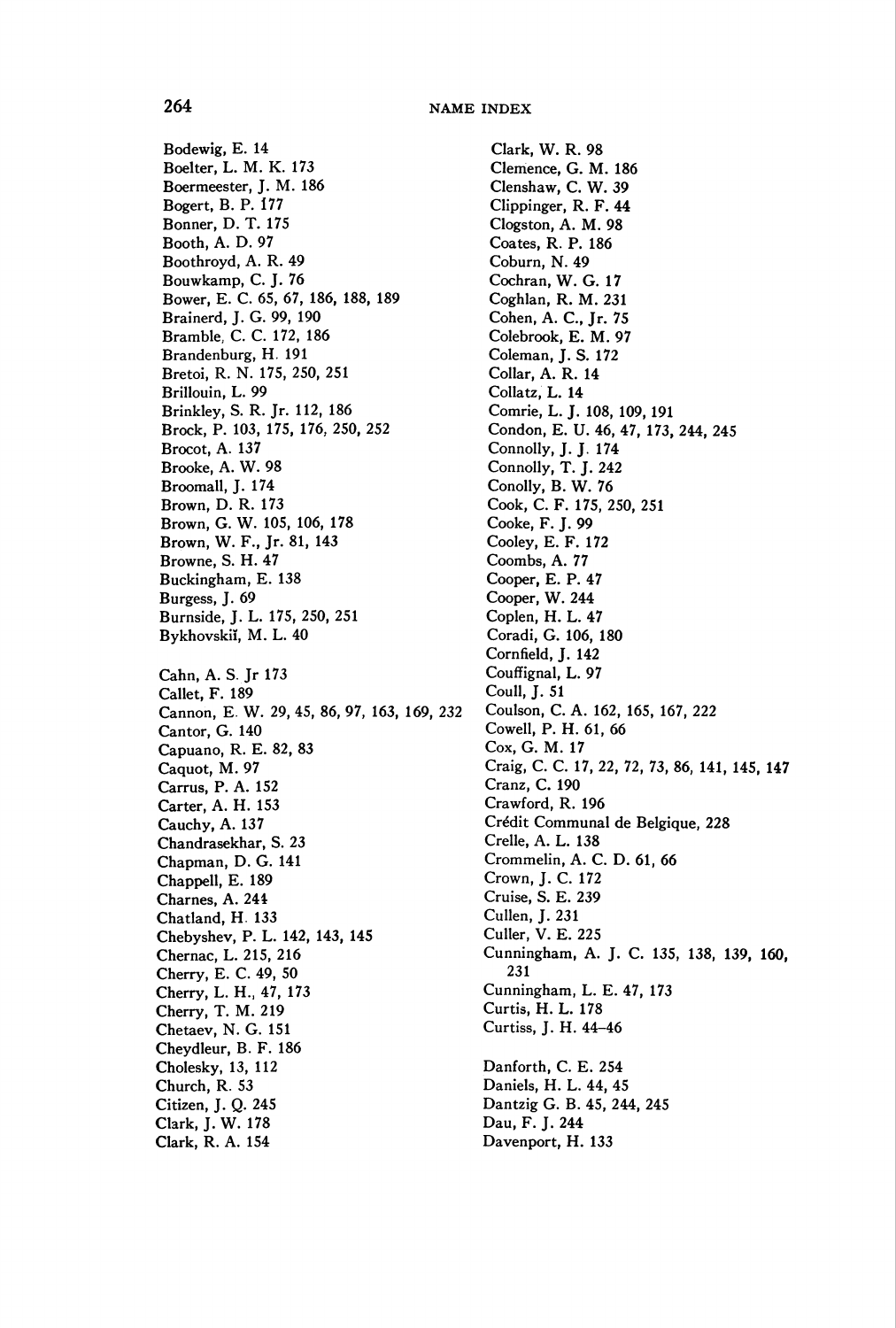David, F. N. 72, 73 Davis, C. F. 186, 188 Davis, H. T. 26, 82, 141, 146, 147, 149, 190 Davis, W. W. 99 Dawson, H. G. 67, 68, 70 Debreu, G. 244 DeBroglie, L. 97 Dedekind, R. 255, 258 De Lella, A. 190 De Lury, D. B. 142, 143, 160 De Morgan, A. 138 Dempsey, C. W. 143 den Broeder, G. G. 175, 250, 251 De Wolff, N. 99 Dickson, L. E. 85 Dimsdale, B. 172 Dinnik, A. N. 151 Diprose, K. V. 240 Dirac, P. A. M. 160, 226 Ditkin, V. A. 25, 27 Doodson, A. T. 80 Doporto, M. 249 Dryden, H. L. 45 Duncan, W. J. 14 Duncanson, W. E. 162, 165, 167 Duncombe, R. L. 231 Dwyer, P. S. 15 Eckert, J. P. 245 Eckert, W. J. 185, 186 Egan, U. N. 19, 149 Ehlers, H. L. 175, 250, 252 Eichelbrenner, E. A. 227 Eisenhart, C. 143 Ekelöf, S. 48, 97 Elbourn, R. D. 41, 44, 240, 242, 243 Elliott, W. S. 240 Elmendorf, A. 100-102 Elsey, P. J. 107 Emersleben, O. 77, 78 Engel, E. 20 Erdélyi, A. 23, 25, 26, 77, 78, 80, 154-156, 158-160, 222, 223, 225-227 Erion, W. E. 98 Euler, L. 136, 250 Evans, D. S. 240 Evans, G. W. II 175, 250 Everett, R. R. 171 Eyres, N. R. 179 Faddeeva, V. N. 24, 224 Farey, J. 135-138 Fein, L. 172 Fender, F. G. 103

Ferber, B. 186 Fermat, P. 84, 85, 134 Fermi, E. 160 Ferrier, A. 55, 82 Fifer, S. 175, 250 Finelli, J. J. 96 Fisher, R. A. 17-19, 70, 141-143, 154 Flake, G. 162 Fletcher, A. 157, 187, 189, 223 Flood, M. M. 190, 244 Forrester, J. W. 174 Forsythe, G. E. 55, 115, 184, 244, 258 Fowle, F. E. 190 Fox, L. 35, 36, 39, 65, 67, 95, 165, 166, 167, 258 Frankel, E. T. 15 Frankel, S. P. 47, 242 Franklin, A. D. 186 Frazer, R. A. 14 Freese, H. 34 Frey, H. B. 178 Friedman, B. 78 Friedman, D. 99 Fritz, W. B. 171 Fröberg, C. E. 34, 48, 154 Frost, H. B. 98, 99 Früchtl, K. 215 Fulton, A. S. 175, 250, 251 Garabedian, P. R. 47 Garwin, R. L. 104 Gastaut, H. 97 Gauss, C. F. 13, 14, 255, 256, 258 Gavurin, M. K. 24, 224 Gayen, A. K. 144 Geiringer, H. 14, 240 Gerling, C. L. 255, 256, 258 Germain, P. 97 Ghizetti, A. 26 Gibb, D. 213, 215 Gilbert, D. L. 85, 86 Gill, S. 169 Gilpin, R. D. 175, 250, 251 Gjeddebaek, N. F. 144 Glaisher, J. W. L. 53, 54, 138-139 Glinski, G. 174 Gloden, A. 12, 28, 85, 133, 162 Glover, J. W. 228 Gnedenko, B. V. 221 Godefroy, E. 84 Godet, S. 51 Godwin, H. J. 147 Goetz, J. A. 98 Goldberg, E. A. 50, 105, 106, 178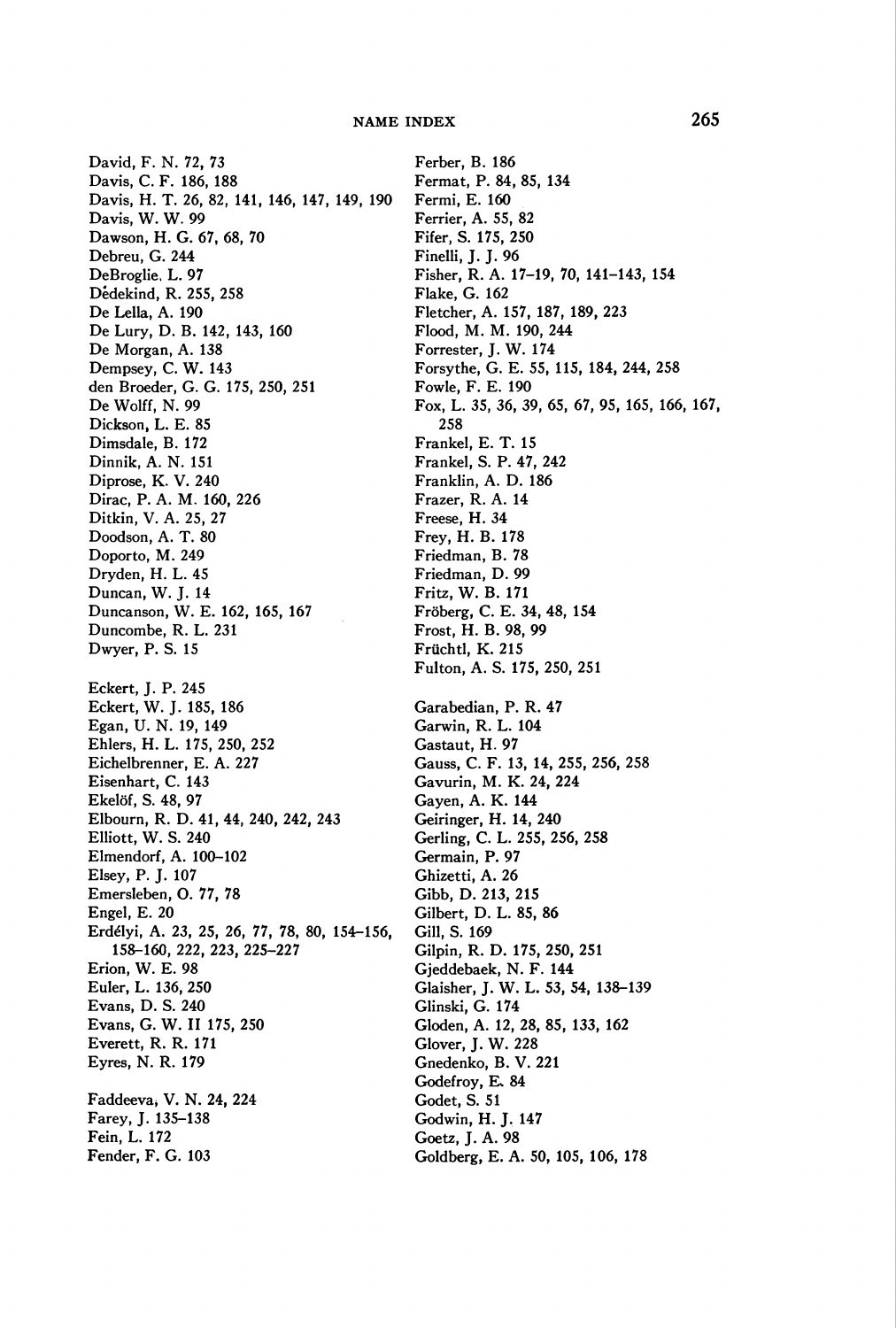Goldberg, K. 81, 171 Goldstein, L. 244 Goldstine, H. H. 240, 245 Goode, H. H. 175, 250, 251 Goodwin, E. T. 35, 36, 39, 65, 67, 69, 165, 167 Goodwyn, H. 136-139 Gordon, A. R. 67, 69 Gossett, W. S. 75, 86 Gotlieb, C. G. 161, 186 Gram, J. P. 142 Grammel, R. 155 Grant, E. L. 150 Gray, A. 151, 152 Gray, H. J. 190 Gray, T. S. 178 Green, C. P. 162 Green, E. 47 Greenfield, A. 245 Greenwood, R. E. 82 Gregory, O. 139 Gridley, D. H. 98, 174, 242 Grieves, H. C. 96 Grosser, C. E. 51 Grubbs, F. E. 73, 150 Gruenberger, F. 110 Gruschwitz, E. 227 Guillemin, E. A. 182 Gupta, H. 71 Hagen, G. E. 172 Hald, A. 74, 145 Hall, A. C. 172 Hamming, R. W. 40, 186 Handy, B. F., Jr. 170 Hanna, R. B. 170 Hansen, M. V. 44 Haros, C. 136, 137 Harrington, J. V. 174 Hartley, H. O. 75, 145, 146, 160 Hartree, D. R. 169, 179, 183 Harvard Univ. Comp. Lab. 223 Hasse, H. 134 Hastings, C, Jr. 186 Haupt, L. M. 102 Hayashi, K. 189, 224 Haynes, A. L. 171 Heilfron, C. 19 Heiss, J. F.  $51$ Heller, I. 244 Heney, J. 98 Hensel, R. 186 Herrick, S. 47, 66, 190 Hershey, A. V. 172

Hessel, J. F. C. 140 Hessenberg, K. 14 Hestenes, M. R. 250 Higgins, T. J. 83 Higgs, R. E. 99 Hill, J. L. 95 Hodgman. C. D. 189 Hollander, F. H. 186 Holley, J. L. 244 Hollingdale, S. H. 97 Holt, A. W. 99 Holt-Smith, C. 240 Holtappel, H. W. 190 Hoppenot, S. 134 Hopper, G. M. 172 Horton, C. W. 24 Horton, H. B. 8 Hotelling, H. 120, 248 Houseman, E. E. 81, 143, 190 Howell, J. M. 147 Hrones, J. A. 51 Huntoon, R. D. 44 Hurd, C. C. 95, 171, 186 Hurwicz, L. 244 Hurwitz, A. 53 Huskey, H. D. 46, 47, 99, 173 Hyman, M. A. 45 Iams, H. 178 Ingham, J. 179 Inkeri, K. 133 Inman, J. 259 Jackson, J. 65, 66 Jackson, R. 179 Jacobi, K. G. J. 139 Jarden, D. 72 Jedeur-Palmgren, G. 48 Jindra, F. 155 Joffe, S. A. 113 John, F. 258 Johnson, C. T. 27 Johnson, E. A. 240 Jones, G. 163 Jordan, W. B. 183 Jorgensen, N. R. 228 Jourdain, P. E. B. 140 Kantorovich, L. V. 24 Kaplan, E. L. 78 Kaplansky, I. 15 Karlqvist, O. 34 Kármán, T. v. 227 Kates, J. 99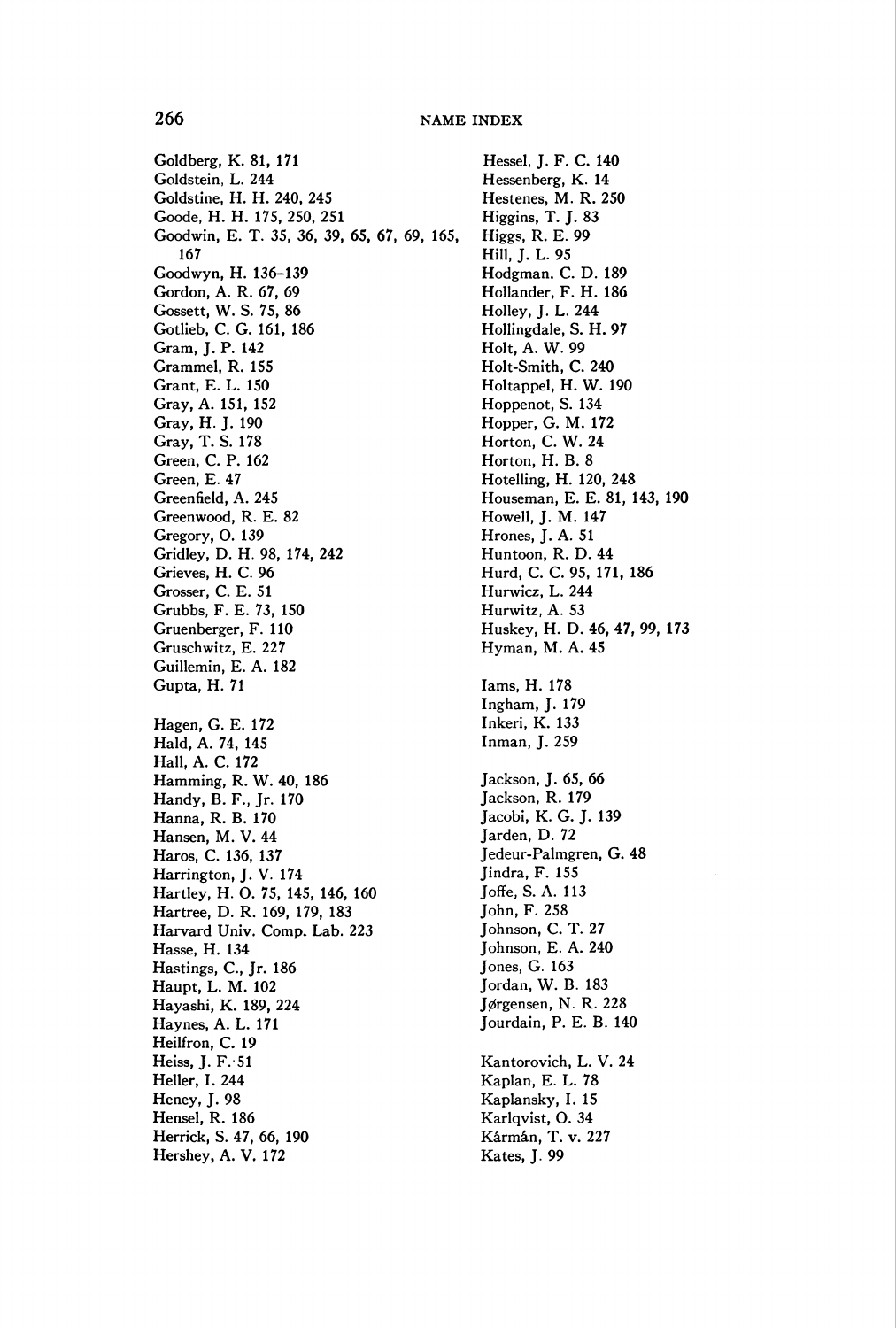Katz, L. 19, 146, 148 Käyan, C. F. 51 Kelley, T. S. 190 Kelly, J. P. 186 Kendall, M. G. 19, 109, 110 Kennedy, E. C. 186 Kenyon, R. R. 27 Kerawala, S. M. 13 Kincaid, M. 170 King, G. W., Jr. 172 Kirkpatrick, P. H. 47 Kitts, W. A., 3rd 186 Kjellberg, G. 34, 97 Knapton, J. H. 41 Knudsen, L. F. 143 Koch, J. J. 14 Köhler, T. R. 99 König, H. 133 Koopmans, T. C. 244 Kopal, Z. 82 Korn, G. A. 178 Kossack, C. F. 19, 144 Kraft, H. 186 Kraitchik, M. 72, 82, 134 Kreyszig, E. 156, 184 Krishnaswami, A. A. 28 Kropoff, N. 232 Krüger, L. 258 Krupp, H. 224 Kruse, U. E. 225 Kutta, M. W. 169 Laderman, J. 112, 190 Lagerman, S. 48 Landen, J. 78 Landry, F. 134 Langmuir, D. B. 52 Lapicque, L. 97 Lapin, E. 47 Laplace, P. S. 15 Laporte, O. 225 Laughton, J. K. 259 Laurent, T. 48 Lawden, D. 240 Lawrence, W. 240 Lazecki, S. 174 Lebell, D. 173 Lee, A. 75 Legendre, A. M. 27 Lehmer, D. H. 5, 8, 12, 15, 28, 44, 47, 54, 70-72, 82, 84, 109, 134, 138, 139, 153, 154, 160, 173, 186, 190, 216, 226, 232 Leibler, R. A. 55 Leiner, A. L. 44, 236

Leitner, A. 79 Leontief, W. W. 244 Lessing, L. P. 242 Levens, A. S. 102 Levin, J. H. 41, 172 Levine, H. 23 Levy, I. 98 Levy, L. I. 249 Lewy, H. 85 Liebmann, G. 179 Lienard, R. A. 28, 82, 231 Lillie, J. H. 162 Lind, B. 34 Lindberger, A. 34 Link, R. F. 147 Linvill, W. K. 172 Liouville, J. 71 Lipka, J. 102 Littauer, S. B. 74 Little, E. P. 47 Liùsternik, L. A. 25, 27 Lodge, A. 151, 152 Lommel, E. C. J. 154 Long, M. E. 26 Lord, E. 147, 148 Lorente, R. 98 Lotkin, M. 133, 172, 186 Lowan, A. N. 25, 158, 159, 190 Lowell, S. C. 96 Luke, Y. L. 153, 162, 163, 232 Lundt, E. 186 Lynch, J. K. 70 McAllister, H. 84, 186 McAvory, A. 254 McCallum, D. M. 242 McCann, G. D. 52, 253 McCool, W. A. 103, 175, 250, 252 McCormack, R. L. 99 McCulloch, W. 98 McDougall, J. 160 McEwan, W. S. 179 McFee, R. 103 McGeoghegan, M. E. 45 McKay, A. T. 73, 74 McLachlan, D., Jr. 107 Macmillan, D. B. 90, 254 McNally, J. O. 98 MacNeal, R. H. 253 MacNee, A. B. 108, 174 McPherson, J. L. 172, 245 MacRobert, T. M. 151, 152 Madow, W. G. 96 Magnus, W. 83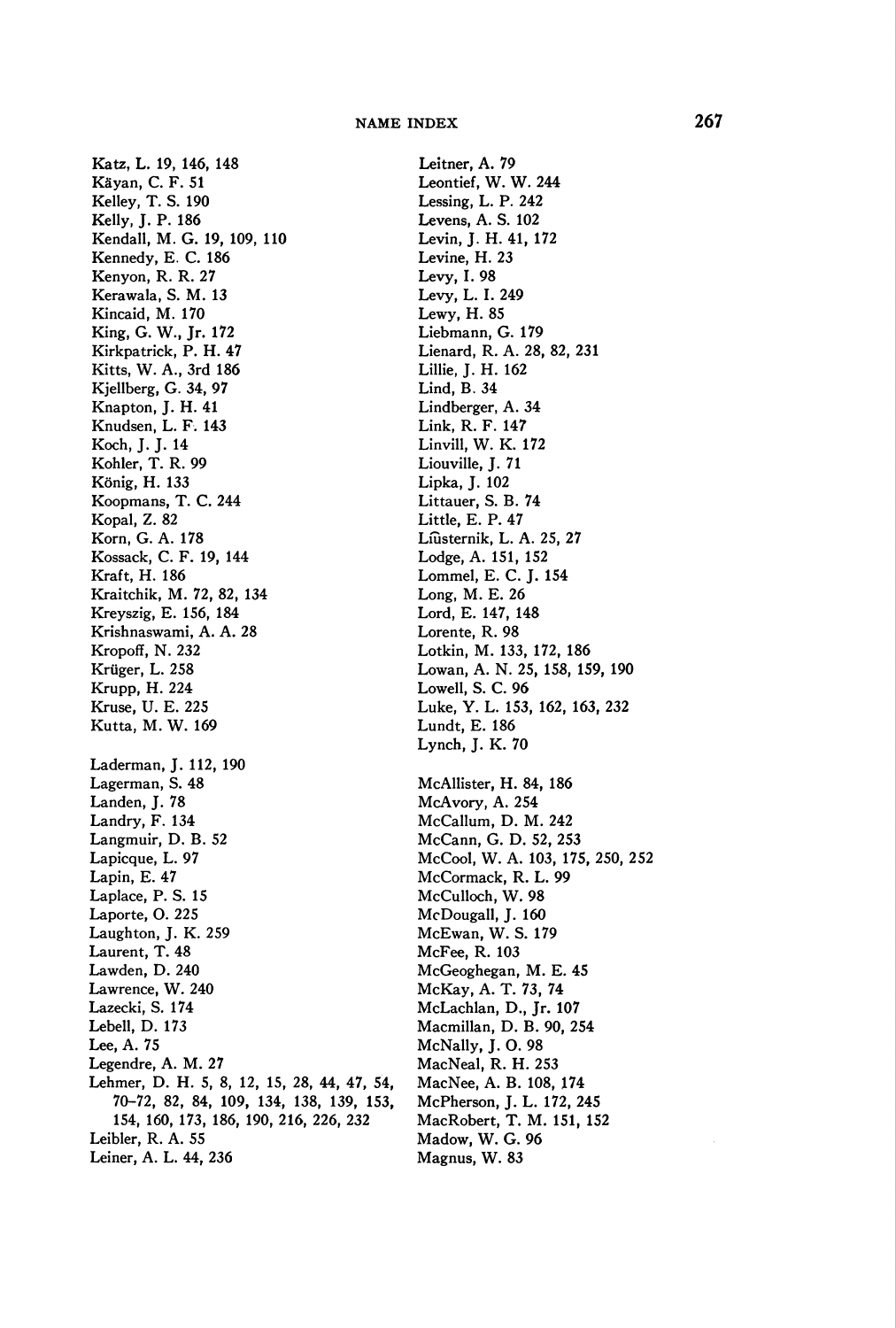Makar, R. 49 Malmberg, G. 48 Mann, H. B. 150 Mantel, N. 142 Many, A. 180 Marden, E. C. 172 Mark, A. M. 110 Markusen, D. L. 175, 250, 251 Marshall, B. O., Jr. 104 Marshall, R. W. 180 Massey, F. J. 75 Mathews, G. B. 151, 152 Mauchly, J. W. 8 Maxfield, J. E. 248 May, J., Jr. 136 Mayberry, J. P. 244 Meiboom, S. 180 Meissel, E. D. F. 223 Meissinger, H. 176, 250, 252 Meissner, W. 26, 84 Melahn, W. S. 175, 250, 251 Mendelson, M. J. 172 Mengel, A. S. 172, 175, 250 Merrill, L. C. 175, 250 Mersman, W. A. 173, 175, 250 Merwin, R. 190 Metropolis, N. 226 Meyer zur Capellen, W. 102 Meyers, L. F. 218 Mickelsen, J. K. 52 Miksa, F. L. 232 Miles, A. J. 182 Miles, J. G. 174 Miller, A. H. 176, 250, 252 Miller, J. C. P. 26, 45, 77, 166, 187, 189, 221 Miller, J. J. 82 Miller, K S. 106, 180, 253 Miller, W. L. 67, 69 Milne, W. E. 66, 67 Milne-Thomson, L. M. 157 Mises, R. v. 14, 240 Mitchell, H. F. 172 Molina, E. C. 146 Montalbano, M. 95, 169, 242 Moore Sch. of EI. Eng. 41, 43 Moore, A. D. 253 Moore, B. L. 170 Moore, E. F. 172 Morrill, C. D. 174 Morrison, R. 255 Morse, P. M. 159 Morton, P. L. 61, 86, 173, 189. Moses, L. 47 Motzkin, T. S. 244, 258

Münch, G. 23 Munford, C. M. 160 Munk, M. 158 Murray, F. J. 49-52, 102-104, 106-108, 177, 178, 180, 249, 251, 253-255 Murray, J. E. 99, 100, 102 Myard, F. E. 100, 102 Nair, K. R. 73, 74 NBSCL22, 70, 151, 158, 159 Nelson, W. F. C. 146, 147 Neovius, G. 34 Nergaard, L. S. 98 Neuber, R. E. 178 Neumann, J. v. 1, 8, 44, 240 Neville, E. H. 135, 137-139 Newman, M. H. A. 45 Newton, I. 183 New Zealand Dept. Lands & Survey 26 Neyman, J. 47, 147, 148, 173 Nichols, N. B. 176 Nims, P. T. 171 Niven, I. 139 Norton, H. W. 72, 142 Numerov, B. V. 65, 66 Oberhettinger, F. 79, 83 O'Brien, M. P. 173 O'Brien, N. 21 Oldfield, B. G. 254 Olver, F. W. J. 39 Opler, A. 120, 186 Oppolzer, T. R. v. 66 Orden, A. 244, 245 Packer, L. R. 228 Page, H. T. 107 Page, R. M. 138 Pal, B. 153 Palm, C. 29, 34, 48 Papian, W. N. 174 Paschkis, V. 179, 183 Patnaik, P. B. 148 Patterson, G. W. 43, 128, 172 Pearson, E. S. 73-75, 146, 160 Pearson, K. 75, 86, 146 Peel, R. V. 245 Pendery, D. W. 254 Perry, C. L. 45 Persson, B. 139 Peters, J. 21, 137, 162, 190, 191, 230 Peters, S. 217 Peterson, L. C. 177 Petersson, P. 34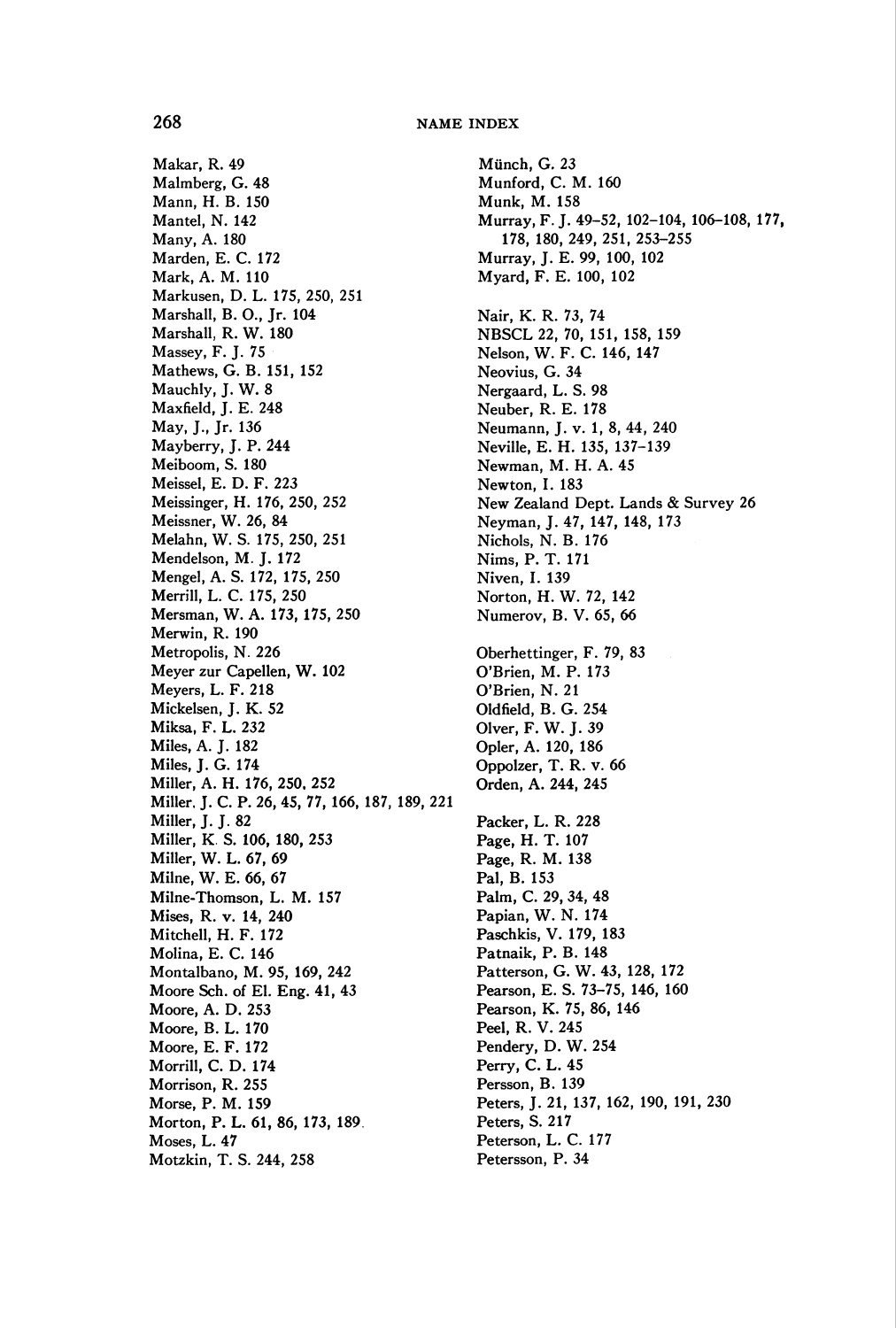Petherick, E. J. 97 Pflanz, E. 16 Phillips, M. L. 21 Pian, T. H. H. 249 Picone, M. 97 Piore, E. R. 174 Pipes, L. A. 173 Piza, P. 15 Pohlhausen, K. 227 Polachek, H. 45, 186 Pollak, L. W. 19-21, 149 Polya, G. 71 Pomerene, J. H. 99 Poritsky, H. 254 Powers, R. E. 28 Prandtl, L. 11, 226, 227 Price, A. T. 159 Puig-Adam, P. 98 Rabinow, J. 45 Radon, B. 79 Rafferty, J. A. 8 Rainsford, H. F. 112 Rajchman, J. 98 Ramanujan, S. 138 Ramsey, N. F. 225 Rand, J. H. 245 Raphson, J. 183 Rapport, V. A. 171 Rawling, G. A. 158 Raymond, F. H. 104 Raynolds, D. W. 162 Redheffer, R. 106 Rees, M. 44, 98 Rehler, K. M. 172, 174 Reich, E. 240 Reid, R. R. 107 Reitan, D. K. 83 Reitwiesner, G. W. 84, 186 Reitz, J. R. 226 Reiz, A. 83 Renwick, W. 44 Reswick, J. B. 51 Reuschle, K. G. 139 Reynolds, G. E. 180 Reynolds, R. R. 227 Rhodes, I. R. 40, 171 Rhodes, P. 160 Rich, E. S. 98 Richards, J. R. 172 Richardson, L. F. 179 Richmond, W. F., Jr. 176, 250, 253 Ridenour, L. N. 46 Riebman, L. 174

Riemann, G. F. B. 71 Riordan, J. 13, 15 Robbins, R. C. 240 Robertson, W. H. 230 Robinson, G. 258 Robinson, R. M. 85, 162, 191 Rogers, T. A. 173 Roscoe, R. 182 Rosenhead, L. 187, 189 Rosser, J. B. 67, 69, 84 Runge, C. 133 Ruzek, C. V. 186 Sage, B. H. 242 Salvosa, L. R. 146, 147 Salzer, H. E. 11, 16, 27, 69, 70, 80, 82-84, 140, 141, 162, 167, 213, 215, 218, 219 Salzer, J. M. 172 Samuel, A. L. 98 Samuelson, P. A. 244 Sang, E. 137 Sarahan, B. L. 242 Sard,A. 218 Sargant, R. J. 179 Saunderss, W. K. 226 Savage, D. 45 Sawyer, C. 245 Schade, H. A. 173 Scheffer, H. 140 Schell, E. D. 45, 244 Schiffer, M. M. 45 Schilling, R. 172 Schilt, J. 186 Schomakër, V. 186 Schott, F. W. 173 Schreiner, B. 96 Schrock, E. M. 149 Schwarz, L. 189 Schwinger, J. 23 Scott, A. H. 106 Seeger, R. J. 45 Seidel, L. 238-240, 255, 258 Seiler, F. S. 46 Seiwell, H. R. 106 Sekar, C. C. 73, 74 Sells, B. E. 254 Semon, W. L. 228, 230 Shapin, T. Jr. 172 Shaw, R. F. 171 Shaw, R. R. 45 Sherman, J. 81, 143, 186, 255 Sherman, S. 250, 252 Shibagaki, W. 80 Shimizu, H. 107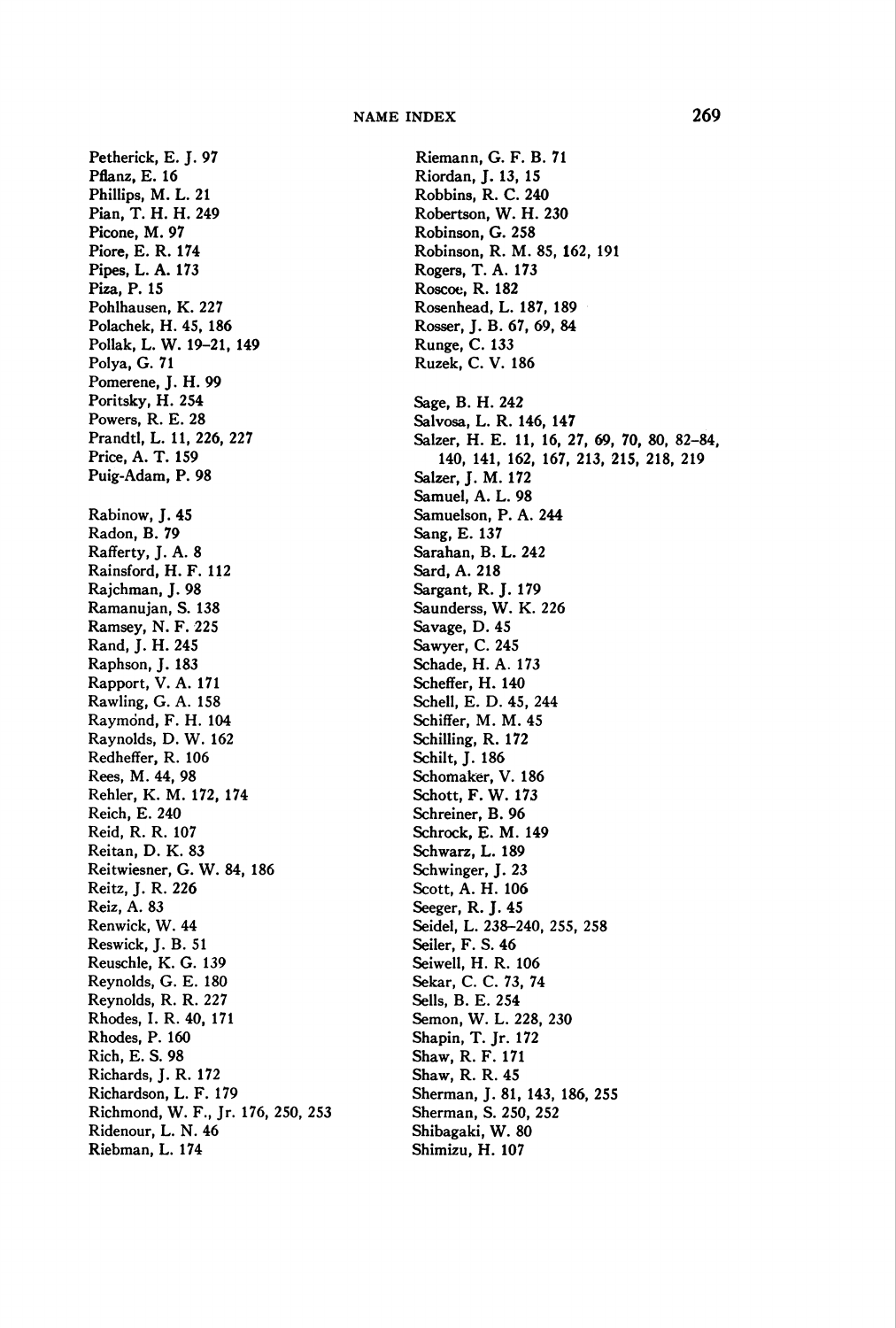Siegel, R. 15 Silver, S. 226 Simpson, T. W. 182 Skolnik, S. 179 Slinkman, R. W. 99 Slutz, R. J. 44 Smith, C. V. L. 45 Smith, J. B. 242 Smith, R. C. T. 231 Smith, R. W., Jr. 112 Snowden, F. C. 107 Soroka, W. W. 173, 255 Southwell, R. V. 14, 258 Speiser, A. P. 243 Spence, H. W. 98, 243 Spence, R. D. 26, 79 Spencer, G. R. 174 Spencer, R. C. 180 Speziali, P. 139, 160 Sprague, R. E. 172 Staderman, P. 175, 249 Stanley, J. P. 25, 160 Stark, R. H. 90, 172, 254 Steen, J. R. 98 Stein, J. 162 Stein, P. 239, 240 Stevens, L. D. 41 Stone, J. J. 172 Stoner, E. C. 160 Stromback, Du R. E. 107 Stumman, H. E. 99 Sukhatme, P. V. 142 Sylvester, J. J. 137 Szegö, G. 167 Tai, C. T. 186, 222 Taussky-Todd, O. 14, 134, 239, 258 Teague, D. S., Jr. 175, 250, 251 Thijsen, W. P. 140 Thomas, L. H. 45 Thomas, P. D. 27 Tibbetts, G. C. 55 Tikhotskiï, K. I. 52 Tippett, L. H. C. 74 Titchmarsh, E. C. 69 Todd, J. 39, 45, 167, 189, 244 Tokarska, B. 147, 148 Tompkins, C. B. 245 Tootill, G. C. 240 Torrès-Quevedo, G. 98 Torrey, H. C. 225

Travis, I. 45 Treuenfels, C. G. 152

Truesdell, C. 160 Tucker, A. W. 244 Turing, A. M. 70 Ufford, D. 163, 232 Uhler, H. S. 84 U. S. Hydrographie Office. 230 Uttley, A. M. 97, 102 van den Dungen, F. H. 97 van der Pol, B. 139, 160 van der Reyden, D. 143 Vandrey, F. 11, 226 Van Dyk, T. 98 Van Orstrand, C. E. 27, 191 van Wijngaarden, A. 12, 22, 97, 160 Velander, E. 48 Verzuh, F. M. 186 Vickers, T. 166 Vinogradov, I. M. 151 Vogel, E. 175, 250, 252 Voltilla, G. B. 40 Votaw, D. F., Jr. 8, 244 Wagstaff, J. B. 179 Wald, A. 150 Wallace, M. W. 98 Wallman, H. 108 Wallmark, M. 34 Walsh, J. E. 8, 142, 145 Walter, W. G. 97 Walther, A. 156 Wang, A. 43 Warren, K. 186 Watson, G. N. 22, 23, 25, 69, 151, 189 Watson, J. C. 66 Waugh, F. V. 248 Weber, M. A. 155, 225 Weinberg, J. W. 143 Wells, C. P. 26 Westenberg, J. 21, 22 Western, O. 12 Wheatley, W. A. 175, 250, 251 Whittaker, E. T. 69, 258 Widell, G. A. 48 Wielandt, H. 14 Wijdenes, P. 191 Wilkes, M. V. 25, 44, 45, 97, 160, 171 Wilkins, J. E., Jr. 232 Williams, C. A., Jr. 150 Williams, F. C. 46, 102 Williams, O. A., Jr. 153 Williamson, B. 110